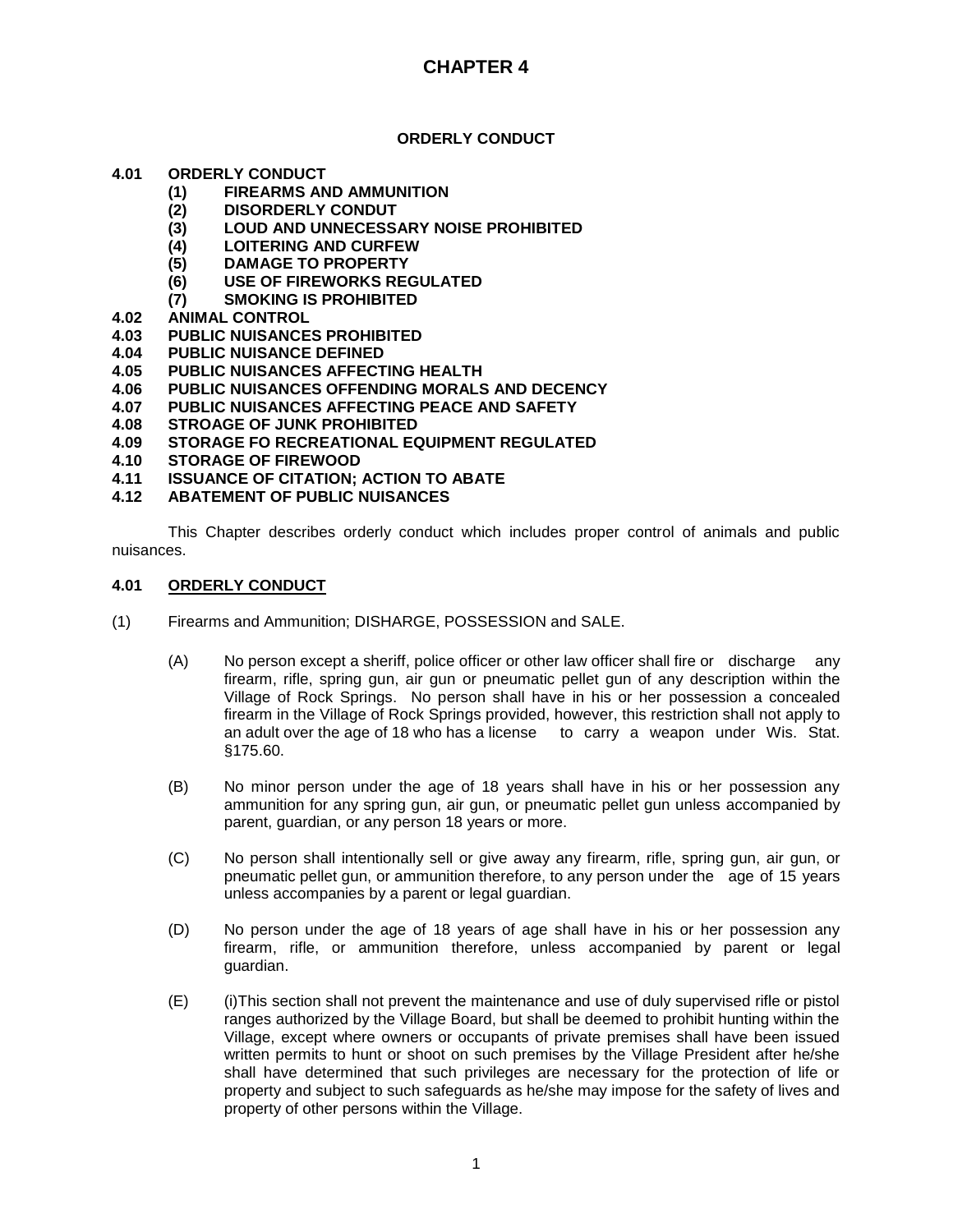- $(i)$  Notwithstanding  $(E)(i)$ , hunting shall be permitted on property located within the Village and zoned Residence-Agricultural District, subject to the laws, administrative rules, and regulations of the State of Wisconsin and Department of Natural Resources.
- (iii) Pursuant to the authority provided to the Village from Wis. Stat. 29.038(3)(b)3.a., no person shall hunt with a bow and arrow or crossbow within 100 yards from a building devoted to human occupancy while on lands the person does not own, including public lands and public waters, without the permission of the owner or occupant of the building.
- (iv) Pursuant to the authority provided to the Village from Wis. Stat. 29.038(3)(b)3.b., a person who hunts with a bow and arrow or crossbow shall be required to discharge the arrow or bolt from the respective weapon toward the ground.
- (2) DISORDERLY CONDUCT. No person shall within the Village of Rock Springs:
	- (A) In any public or private place engage in violent, abusive, indecent, profane, boisterous, unreasonably loud or otherwise disorderly conduct which tends to cause or provoke an immediate disturbance of public order or tends to disturb or annoy any other person or persons.
	- (B) Intentionally cause, provoke or engage in any fight, riot or noisy altercation other than a bona fide contest.
	- (C) No person shall stand, sit, loaf, loiter or engage in any sport or exercise on any public street, sidewalk, bridge or public ground within the Village in such a manner as to prevent or obstruct the free passage of pedestrians or vehicular traffic thereon or to prevent or hinder free ingress or egress to or from any place of business or amusement, church, public hall or meeting place.

#### (3) LOUD AND UNNECESSARY NOISE PROHIBITED.

- (A) General. No person shall make or cause to be made any loud, disturbing or unnecessary sounds or noises such as may tend to annoy or disturb a person of ordinary sensibilities in or about any public street, alley, park or any private residence.
- (B) Public Address Systems and Amplifiers. No person shall use or operate a P.A. system, amplifier or device which increases the volume of the voice, music or other sounds so loud as to disturb the public peace or the quiet and peacefulness of the neighborhood.
- (C) Construction and Machinery Noise. Between the hours of 10:00 p.m. and 6:30 a.m., no person shall do construction work or operate any chain saw, lawn mower, stock car or any other loud machinery of a similar nature. This subsection shall not apply to equipment or machinery being used for snow removal purposes or for emergency removal of debris caused by accident, weather conditions or other acts of God.
- (D) Animal Noise. No person shall keep possess an animal which makes loud or disturbing noises between the hours of 10:00 p.m. and 6:30 a.m. such as may disturb or annoy a person of ordinary sensibilities. An owner or person in possession shall control the animal by commands, apparatus, or housing so that the animal noises are not offensive during the hours prescribed.

## (4) LOITERING AND CURFEW.

(A) Loitering and Curfew. It shall be unlawful for any boy or girl younger than eighteen (18) years of age to be abroad upon the streets, alleys or any public grounds in the Village of Rock Springs between the hours of eleven o'clock (11:00) p.m. and five o'clock (5:00) a.m. unless accompanied by some responsible person of lawful age, having him or her in charge, or upon some errand by permission or direction of his or her parent, guardian or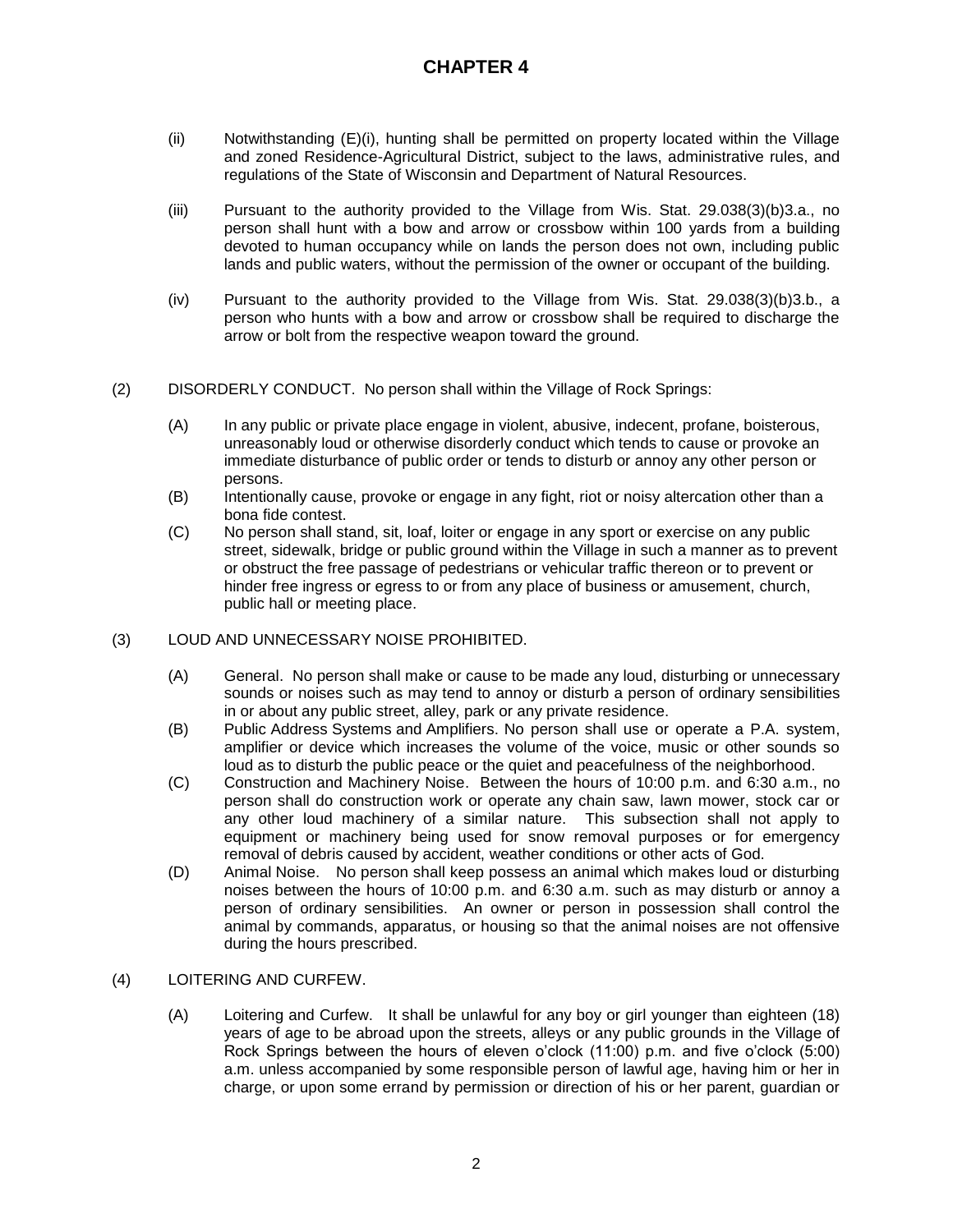employer. He or her shall not loiter on the way or make undo noises or otherwise disturb the peace and quiet of the Village.

- (B) Parental Conduct. It shall be unlawful for a parent, guardian or employer to permit any boy or girl under the age of eighteen (18) years of age under his control to be upon the streets, alleys or in other public places in the Village of Rock Springs between the hours of eleven o'clock (11:00) p.m. and five o'clock (5:00) a.m. in violation of Section 1 of this Ordinance.
- (C) Referral to Responsible Adult. Any boy or girl under the age of eighteen (18) who violates any of the provisions of Section 1 of this Ordinance shall be subject or arrest by any police officer or Village Board member without due process. Upon his or her arrest, he or she shall be taken and delivered into the hands of his or her parents, guardian or employer or at the discretion of the arresting officer, a registered letter containing the information of the complaint against the minor defendant may be mailed to his or her parents, guardian or employer.
- (D) Referral to Sauk County. Upon a second or subsequent arrest, such offender, together with the parent, guardian or employer, shall be taken, by the arresting officer to the Sauk County Department of Human Services and/or Juvenile Court.
- (E) That an accurate record be made and kept by the police authorities of the Village of Rock Springs of any and all violations of this Ordinance. Whether arrests were made or not.
- (F) Loitering in Public Places. No person shall loiter, lounge or loaf in or about any depot, theater, dance hall, restaurant, store, public sidewalk, public parking lot or other place of assembly or public use after being requested to move by the owner or person in charge or any police officer. Upon being requested to move, a person shall immediately comply with such request by leaving the premises or area thereof at the time of the request.
- (G) Loitering in or on School Property. No person not in official attendance or on official school business shall enter into, congregate, loiter, wander or stand in or on any school property within the Village between 7:00 a.m. and 5:00 p.m. on official school days.

## (5) DAMAGE TO PROPERTY.

- (A) Willful Damage. No person shall willfully, maliciously or wantonly deface, injure or destroy any public property or any private property. Likewise, a parent or legally appointed guardian of any minor who shall fail to exercise reasonable care so as to prevent such minor from intentionally damaging public or private property or from conducting himself in such a manner as may reasonably be calculated to result in damage to any of such property shall be deemed to have violated this Ordinance, and such parent or guardian shall be personally liable to the owner for such damage, subject to the limitations imposed thereon by Wis. Stat. § 895.035.
- (B) Littering Prohibited. No person shall deposit any mud, glass, refuse, waste, garbage, urine, excrement, sewage, filth or other litter upon the streets, highways, alleys, parks or other property of the Village or upon any private property or into or upon any body of water or stream within the Village.
- (6) USE OF FIREWORKS REGULATED.
	- (A) Use Regulated. Except as provided in Wis. Stat. § 167.10(3), no person shall possess or use fireworks without a user's permit issued pursuant to sub (b) below.
	- (B) User's Permit. As provided in Wis. Stat. § 167.10(3), fireworks user's permits may be issued by the Village Board. The Board issuing the permit shall require a certificate of liability insurance, or other similar proof of coverage, in an amount Fire Chief deems necessary. A copy of the permit and proof of insurance shall be filed with the Clerk/Treasurer, and copies of the permit shall be given to the Fire Chief at least two (2) days before the authorized use.
	- (C) Use of Certain Devices Regulated. No person may use fireworks or devices listed in Wis. Stat. § 167.10(1)(e-g) and (i-n), including, but not limited to, caps, toy snakes, model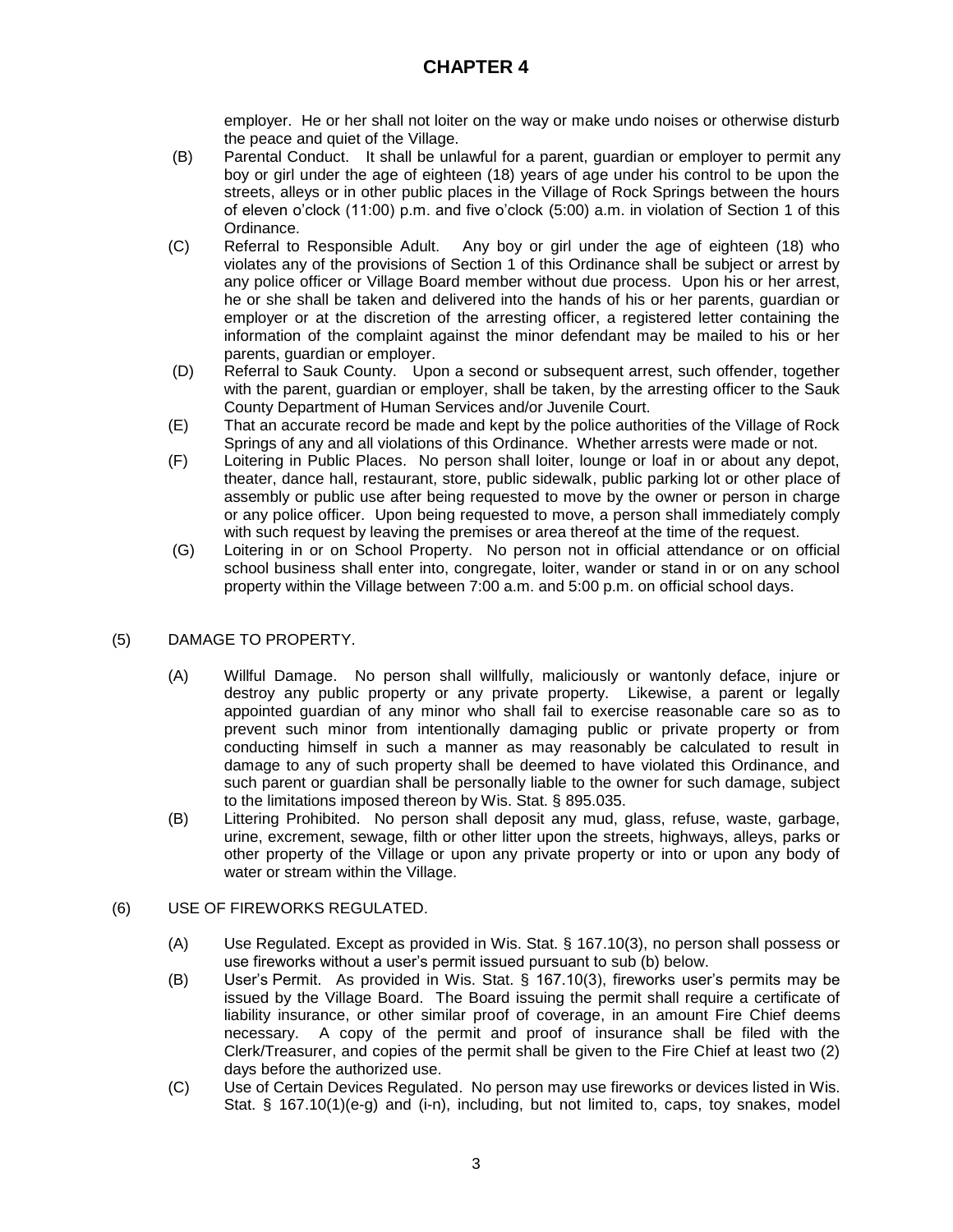rocket engines, sparklers or cone foundations at a fireworks display for which a permit has been issued if the display is open to the general public.

- (7) Smoking is prohibited by Wis. Stat. § 101.123 entitled "Clean Indoor Air Act" is hereby adopted by reference.
	- (A) Smoking is prohibited in Village owned buildings.
	- (B) Smoking is prohibited in Village owned vehicles.

## **4.02 ANIMAL CONTROL**

- (1) FOOD AND SHELTER. Any and all animals, pets or fowls kept in the Village limits shall be provided water, food and shelter as provided in by State Statute. All shelters shall be maintained in a clean and sanitary manner. All structures, pens or enclosures shall be more than one hundred (100) feet from a tenant house, hotel, restaurant, boarding house, school, church or business place.
- (2) RUN AT LARGE.
	- (A) Run At Large Prohibited. It shall hereafter be unlawful for the owner of any domestic animal to permit such domestic animal to run at large within the Village limits.
	- (B) Owner. The term "owner" as used in Section (a) shall include every person who owns, harbors or keeps such domestic animals. The term "running at large" as used in Section (a) shall include any domestic animal found loose and unaccompanied by the owner or person of suitable age and discretion having the charge thereof, at any place in the Village limits except upon the premises of the owner.
	- (C) Humane Officer to Act. Any domestic animal found running at large within the said Village limits shall immediately be taken up by the Sauk County Humane Officer. Any person is authorized to take up any domestic animal found at large and turn the same over to the Sauk County Humane Center Officer.
	- (D) Exception to Running at Large. An animal shall not be deemed to be at large if the following provisions apply:
		- (i) It is attached to a leash of sufficient strength to restrain the animal and the leash is held by a person competent to govern the animal and prevent it from annoying or worrying pedestrians or trespassing on private property or trespassing on public property where such animals are forbidden.
		- (ii) It is properly restrained within a motor vehicle.
		- (iii) It is engaged in the act of training for show, field trial or obedience trial purposes, in control of its owner or his agent competent to govern such animal at such distance, and not annoying or worrying pedestrians or private property or trespassing on public property where such animals are forbidden.
	- (E) Animal Waste Regulated. No person having in or under his control any animal or fowl shall permit it to defecate, urinate or deposit any other animal waste off the premises of its owner and upon any public street or alley, school grounds, public park or other trespassing on property where his possession allow the same public grounds or upon any private property without the permission of the owner.
	- (F) Number of Dogs/Cats. Not more than two (2) dogs and/or two (2) cats shall be kept or harbored on any premises within the Village of Rock Springs, except on premises which are used for farming. It shall be the duty of the legal occupant of the premises, whether he be the owner or tenant, to comply with the provisions of this ordinance.
	- (G) Keeping of Livestock and Poultry.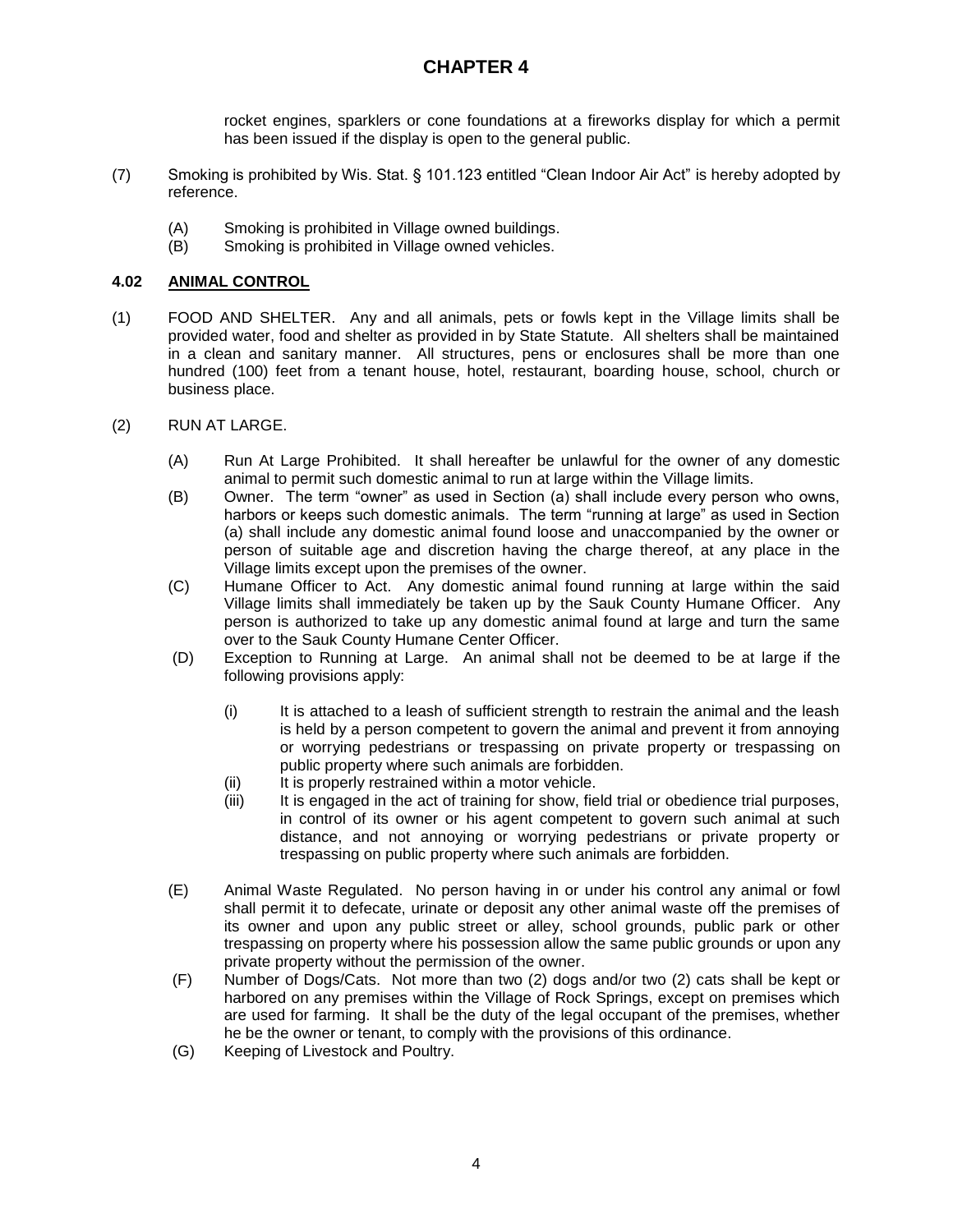(i) Regulated. No person keep or maintain any poultry, pigeons, fowl or any animal raised for fur bearing purposes, or any livestock such as horses, cattle, sheep or goats in the residential or commercial districts of the Village.

## **4.03 PUBLIC NUISANCES PROHIBITED**

No person shall erect, contrive, cause, continue, maintain or permit to exist any public nuisance within the Village.

#### **4.04 PUBLIC NUISANCE DEFINED**

- (1) A public nuisance is a thing, act, occupation, condition or use of property which shall continue for such length of time as to:
	- (A) Substantially annoy, injure or endanger the comfort, health, repose or safety of the public.
	- (B) In any way render the public insecure in life or in the use of property.
	- (C) Greatly offend the public morals or decency.
	- (D) Unlawfully and substantially interfere with, obstruct or tend to obstruct or render dangerous for passage any street, alley, highway, navigable body of water or other public way or the use of public property.

### **4.05 PUBLIC NUISANCES AFFECTING PUBLIC HEALTH**

- (1) The following acts, omissions, places, conditions and things are hereby specifically declared to be public nuisances, but such enumeration shall not be construed to exclude other health nuisances coming within the definitions of Sec. 4.04 above.
	- (A) Adulterated Food. All decayed, adulterated or unwholesome food or drink sold or offered for sale to the public.
	- (B) Unburied Carcasses. Carcasses of animals, birds or fowl not intended for human consumption or foods which are not buried or otherwise disposed of in a sanitary manner within twenty-four (24) hours after death.
	- (C) Breeding Places for Vermin, etc. Accumulations of decayed animal or vegetable matter, trash, rubbish, rotting lumber, bedding, packing material, scrap metal or materials whatsoever in which flies, mosquitoes, disease-carrying insects, rats or other vermin may breed.
	- (D) Stagnant Water. All stagnant water in which mosquitoes, flies or other insects can multiply.
	- (E) Privy Vaults and Garbage Cans. Privy vaults and garbage cans which are not air tight.
	- (F) Animals. All animals running at large.
	- (G) Air Pollution. The escape of smoke, soot, cinders, noxious acids, fumes, gases, fly ash or industrial dust within the Village limits or within one (1) mile therefrom in such quantities as to endanger the health of persons of ordinary sensibilities or to threaten or cause substantial injury to property.
	- (H) Noxious Odors, etc. Any use of property, substances or things within the Village emitting or causing any foul, offensive, noisome, nauseous or disagreeable odors, gasses, effluvia or stenches repulsive to the physical senses of ordinary persons within the Village.
	- (I) Pesticide Application. The application, or causing of the application, if any pesticide, as defined in Wis. Stat. § 946.67(25), in such a manner as to endanger the health of persons in the Village.

#### **4.06 PUBLIC NUISANCES OFFENDING MORALS AND DECENCY**

(1) The following acts, omissions, places, conditions and things are hereby specifically declared to be public nuisances offending public morals and decency, but such enumeration shall not be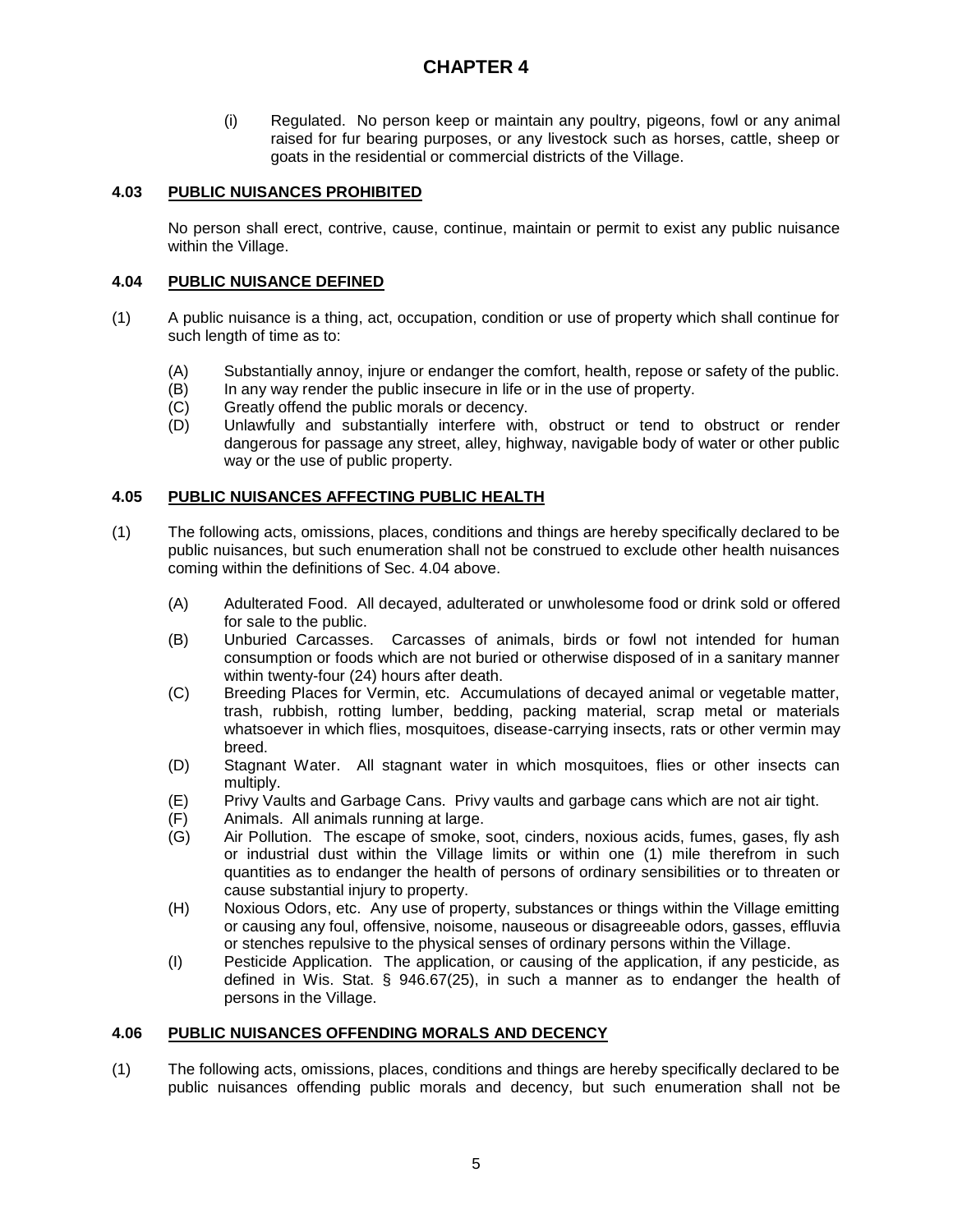construed to exclude other nuisances offending public morals and decency coming within the definition of Section 4.04 of this chapter:

- (A) Disorderly Houses. All disorderly houses, bawdy houses, houses of ill fame, gambling houses and buildings or structures kept or resorted to for the purpose of prostitution, promiscuous sexual intercourse or gambling.
- (B) Gambling Devices. All gambling devices and slot machines.
- (C) Unlicensed Sale of Liquor and Beer. All places where intoxicating liquor or fermented malt beverages are sold, possessed, stored, brewed, bottled, manufactured or rectified without a permit or license as provided for by this Code.
- (D) Continuous Violation of Village Ordinances. Any place or premises within the Village where Village ordinances or State law relating to public health, safety, peace, morals, or welfare are openly, continuously, repeatedly and intentionally violated.
- (E) Illegal Drinking. Any place or premises resorted to for the purpose of drinking intoxicating liquor or fermented malt beverages in violation of State laws of this Code.

### **4.07 PUBLIC NUISANCES AFFECTING PEACE AND SAFETY**

- (1) The following acts, omissions, places, conditions and things are hereby declared to be public nuisances affecting peace and safety, but such enumeration shall not be construed to exclude other nuisances affecting public peace or safety coming with the definition of Section 4.04 of this Chapter:
	- (A) Signs and Billboards. All signs and billboards, awnings and other similar structures over or near streets, sidewalks, public grounds or places frequented by the public, so situated or constructed as to endanger the public safety. No signs, billboards, awnings or similar structures shall be supported in whole or in part from the street, sidewalk or public grounds or places below.
	- (B) Illegal Buildings. All buildings erected, repaired or altered in violation of the provisions of this Code relating to materials and manner of construction of buildings and structures within the Village.
	- (C) Unauthorized Traffic Signs. All unauthorized signs, signals, markings or devices placed or maintained upon or in view of any public highway or railroad crossing which purport to be or may be mistaken as an official traffic control device, railroad sign or signal or which because of its color, location, brilliance or manner of operation interferes with the effectiveness of any device, sign or signal.
	- (D) Obstruction of Intersections. All trees, hedges, billboards or other obstructions which prevent persons driving vehicles or public streets, alleys or highways from obtaining a clear view of traffic when approaching an intersection or pedestrian crosswalk.
	- (E) Tree Limbs. All limbs of trees which project over and less than eight (8) feet above any public sidewalk or less than fifteen (15) feet above a street or other public place.
	- (F) Dangerous Trees. All trees which are injurious to public health or safety because of a diseased or damaged condition; and the storage of cut elm wood, unless such wood is debarked or sprayed with an effective elm bark beetle destroying insecticide.
	- (G) Fireworks. All use, possession or display of fireworks except as provided by the laws of the State and this Code.
	- (H) Dilapidated Buildings. All buildings or structures so old, dilapidated or out of repair as to be dangerous, unsafe, unsanitary or otherwise unfit for human use.
	- (I) Wires and Cables Over Streets. All wires and cables over streets, alleys or public grounds which are strung less than eighteen (18) feet above the surface thereof.
	- (J) Noisy Animals or Fowl. The keeping or harboring of any animal or fowl which by frequent or habitual howling, yelping, barking, crowing or making of other noises shall greatly annoy or disturb a neighborhood or any considerable number of persons within the Village.
	- (K) Obstructions of Streets: Excavations. All obstructions of streets, alleys, sidewalks or crosswalks and all excavations although made in accordance with this Code, are kept or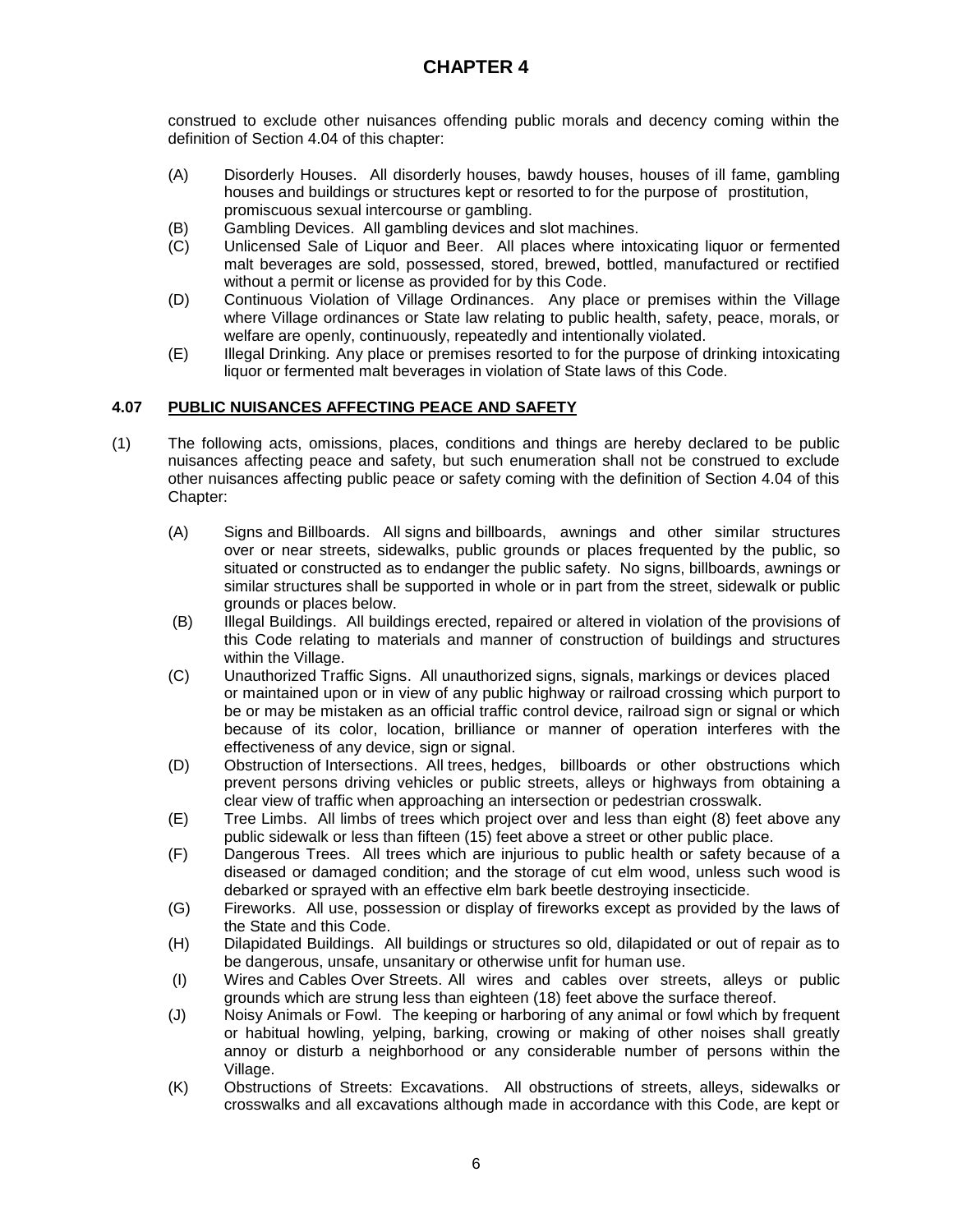maintained for an unreasonable or illegal length of time after the purpose thereof has been accomplished, or do not conform to the permit.

- (L) Unlawful Assembly. Any unauthorized or unlawful use of property abutting on a public street, alley or sidewalk or of a public street, alley or sidewalk which causes large crowds of people to gather, obstructing traffic and free use of the streets or sidewalks.
- (M) Snow, Ice and Debris Removal. All debris not removed and all snow and ice not removed or sprinkled with salt, ashes, sawdust or sand, as provided in this Code.
- (N) Refrigerators. All abandoned refrigerators or iceboxes from which the doors and other covers have not been removed or which are not equipped with a device for opening from the inside.
- (O) Open Pits, Basements, etc. All open and unguarded pits, wells, excavations and basements.
- (P) Flammable Liquids Violations. Repeated or continuous violations of this Code or the laws of the State relating to the storage of flammable liquids.

### **4.08 STORAGE OF JUNK PROHIBITED**

No person, except a junk dealer licensed under this Code, shall accumulate, store or allow any junk outside of any building on any public or private real estate located in the Village.

### **4.09 STORAGE OF RECREATIONAL EQUIPMENT REGULATED**

No person will store any recreational equipment on any Street right of way or within the front setback, including the driveway, for a period of more than forty-eight (48) hours.

### **4.10 STORAGE OF FIREWOOD**

No person shall store firewood on any residential premises except for use on the premises. No firewood pile may be located within the front setback.

#### **4.11 ISSUANCE OF CITATION; ACTION TO ABATE**

Whenever a Member of the Village Board shall find any such Vehicle, junk or recreational equipment, as defined above, accumulated, stored or remaining in the open upon any property within the Village contrary to the provisions of Subsecs. 4.08, 4.09 and 4.10 above, or firewood stored contrary to Subsec. 4.11 above, he shall notify the owner of said property on which such vehicle, junk, recreational equipment or firewood is located of the violation of this section. If such vehicle, junk, recreational equipment or firewood is not removed within ten (10) days, the Village Board Member shall issue a citation to the property owner or the occupant of the property upon which such vehicle, junk, recreational equipment or firewood is located. In addition, action to abate such nuisance may be commenced, as provided in subsection (c) of this section.

#### **4.12 ABATEMENT OF PUBLIC NUISANCES**

- (1) Enforcement. It shall be the duty of the Village Board, the Fire Chief and Health Officer to enforce those provisions of this chapter that come within the jurisdiction of their offices and they shall make periodic inspections and upon complaint to insure that such provisions are not violated. No action shall be taken under this section to abate a public nuisance unless the official shall have inspected or caused to be inspected the premises where the nuisance is alleged to exist and has satisfied himself that a nuisance does in fact exist.
- (2) Summary Abatement.